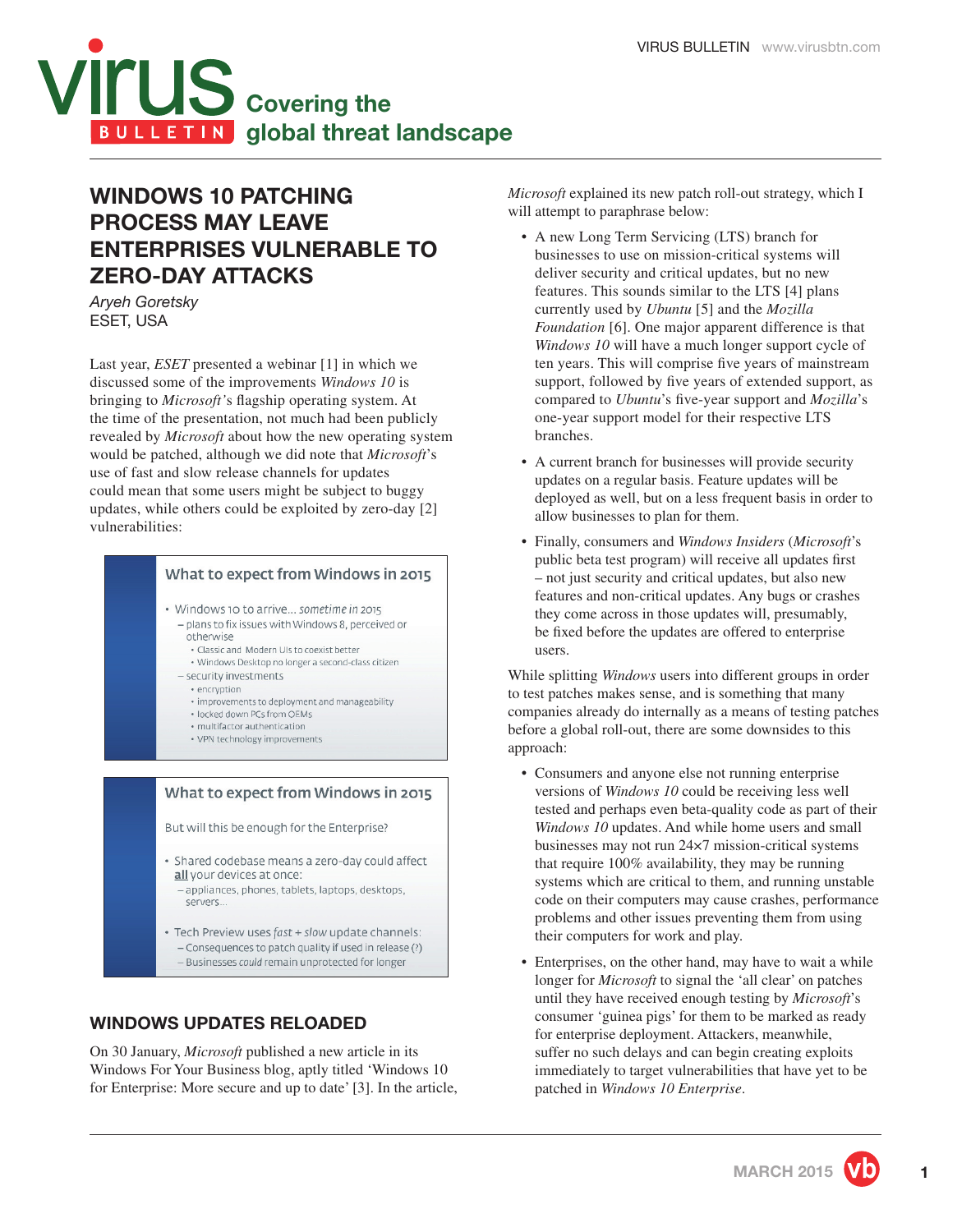It is also important to keep in mind that *Microsoft's*  assessment of the impact of a vulnerability may be different from the actual impact it has in your organization. *Microsoft* makes use of both a Security Rating System [7] and an Exploitability Index [8] in order to help determine impact. While these assessments are generally accurate for the majority of *Microsoft*'s customers, there will be enterprises that are at higher risk due to the way in which the technologies are deployed and used throughout the business. Conversely, there will be some enterprises that are at lower risk for the same reason.

# **GOOD PATCH, BAD PATCH**

The question of patch quality is key here. Last year and in early 2015, there were several occasions on which *Microsoft* released updates for *Windows* only to receive numerous reports of problems from customers – some of which were so severe that *Microsoft* had to pull the updates until they themselves could be updated (see Table 1).

*Microsoft* has certainly indicated that *Windows 10* will receive updates and new features more quickly, but it is still an open question as to what this means for *Windows 10*'s quality, let alone its reliability and resiliency.

| Settings                                                                                                                                                                              |  |  |
|---------------------------------------------------------------------------------------------------------------------------------------------------------------------------------------|--|--|
| $\Theta$ Advanced options                                                                                                                                                             |  |  |
| Choose how updates are installed:                                                                                                                                                     |  |  |
| Automatic (recommended)<br>◡                                                                                                                                                          |  |  |
| Keep everything running smoothly. We'll restart your device<br>automatically when you're not using it. Updates won't download over a<br>metered connection (where charges may apply). |  |  |
| Give me updates for other Microsoft products when I update<br>Windows.                                                                                                                |  |  |
| View your update history                                                                                                                                                              |  |  |
| Note: Windows Update might update itself automatically first when<br>checking for other updates.                                                                                      |  |  |
| Privacy statement                                                                                                                                                                     |  |  |
| Choose how preview builds are<br>installed:                                                                                                                                           |  |  |
| Getting builds faster means you'll see new things sooner. Getting builds<br>slower could mean more solutions are available for issues.                                                |  |  |
| Fast                                                                                                                                                                                  |  |  |
| Slow                                                                                                                                                                                  |  |  |



strategy works in the real world, it is recommended that the following steps be taken:

• Continue testing and evaluating *Windows 10* in your environment. Regardless of whether you decide to deploy it immediately or wait, continuing to familiarize

| <b>Month</b>   | Patch                                                                                                                                |  |
|----------------|--------------------------------------------------------------------------------------------------------------------------------------|--|
| July 2014      | MS14-037: Cumulative security update for Internet Explorer: July 8, 2014 [9]                                                         |  |
|                | (Broke Flexera InstallShield [10] and Dell Encryption software $[11]$ )                                                              |  |
| August 2014    | MS14-045: Description of the security update for kernel-mode drivers: August 12, 2014 [12]                                           |  |
|                | Update to support the new currency symbol for the Russian ruble in Windows [13]                                                      |  |
|                | August 2014 update rollup for Windows RT 8.1, Windows 8.1, and Windows Server 2012 R2 [14]                                           |  |
|                | August 2014 update rollup for Windows RT, Windows 8, and Windows Server 2012 [15]                                                    |  |
|                | $(0x50$ STOP error; issues with managing fonts; issues with displaying fonts; issues with displaying<br><i>application windows</i> ) |  |
| September 2014 | Vulnerabilities in Microsoft Lync Server Could Allow Denial of Service (2990928) [16]                                                |  |
|                | (Update failed to install correctly and had to be replaced, twice)                                                                   |  |
| October 2014   | Availability of SHA-2 Hashing Algorithm for Windows 7 and Windows Server 2008 [17]                                                   |  |
|                | <i>(Prevented Windows from booting)</i>                                                                                              |  |
| December 2014  | Update Rollup 8 for Exchange Server 2010 Service Pack 3 (KB2986475) [18]                                                             |  |
|                | (Broke Outlook's connection to a specific version of Exchange)                                                                       |  |
| February 2015  | PowerPoint 2013 Update (KB2920732) – February 2015 [19]                                                                              |  |
|                | (Prevented PowerPoint 2013 from running on Windows RT devices)                                                                       |  |

*Table 1: Microsoft released several updates for Windows only to receive numerous reports of problems from customers.*

# **RECOMMENDATIONS**

Until we have evidence of how *Windows 10*'s new patching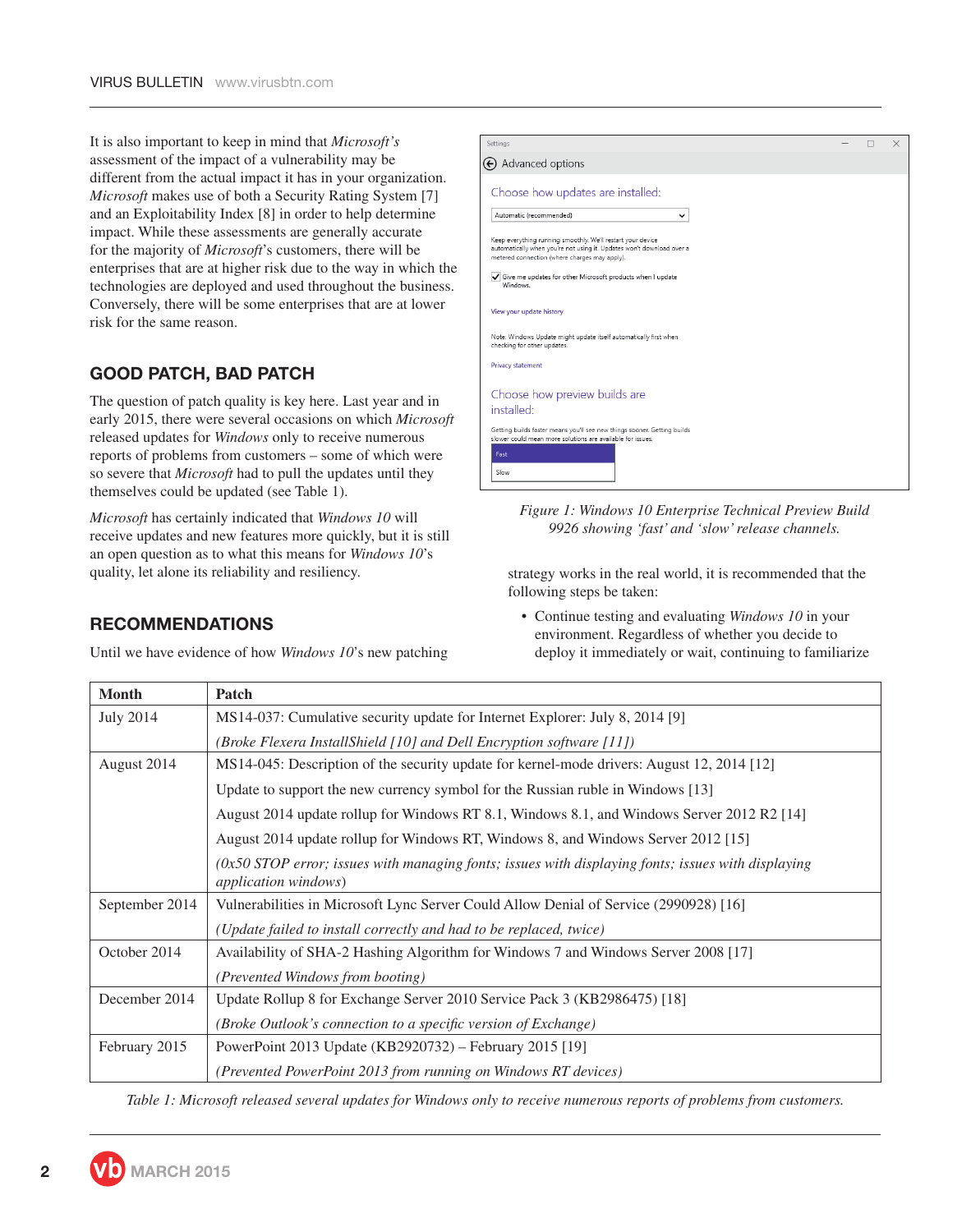yourself with its new features will help ensure that your rollout goes more smoothly.

• Since the effect of *Microsoft*'s new patching schema won't be known until sometime after *Windows 10* has become generally available, hold off with deployment until you can determine whether this makes *Windows 10* more secure or less secure than the operating system(s) it is replacing.

 If the delay in enterprise updates results in the attack surface increasing, you may be better off staying on an older enterprise version of *Windows* that receives updates sooner than *Windows 10*'s enterprise version.

Another approach worth considering would be to change how update rollouts are staged in your organization: in many organizations, it is common to test *Windows* updates across a small percentage of users (often 10%) before rolling out across the entire enterprise.

 Consider increasing the initial rollout to a slightly higher number, such as 15% of users, followed by a second phase of rollouts to another 25–33% before globally deploying updates to all users. Adding a second wave of testers can help detect issues not discovered during the first wave of deployment, as well as helping to pinpoint issues discovered in that first wave.

 All too often, the initial phases of a rollout involve a company's most technical users (IT, R&D engineering and so forth), not taking into account users from other departments who often have specialized use cases. Make sure your test waves include users from all departments and at all computing skill levels. Broadening your testing to include additional categories of users will increase the chances of identifying problems before the global rollout.

- While each new version of *Windows* brings enhanced security mechanisms, determined adversaries will up their game as well. Deploy anti-malware software that uses a variety of techniques beyond simple signature-based detection, including heuristics, emulation, HIPS [20], exploit-blocking and SIGINT in order to protect endpoints.
- If an attacker should breach your network's perimeter, there are still steps you can take to slow their movement through the network as well as limit their access to useful intelligence:
	- implement multi-factor authentication for access to sensitive data
	- encrypt sensitive data stored on endpoints.
- Finally, and this is more of a general rule than one specific to *Windows 10*, implement a backup methodology that works for your organization, and verify periodically that it works.

## **CONCLUSION**

Over the past years, we have seen attacks increase against all platforms, not just *Microsoft*'s. As a matter of fact, one might even argue that such attacks are a sign of success: it means the platform is now large enough for attackers to see value in targeting it. We cannot say for certain what the overall impact of *Windows 10*'s new patching strategy will be on the security of businesses that adopt it, and we won't be able to assess the situation until some time after *Windows 10* has established itself in the enterprise. And, of course, there's no guarantee that simply being a more secure version of *Windows* [21] (as *Windows 8* was in comparison with *Windows 7*, or even *Windows 8.1* was in comparison with *Windows 8.0* [22]) will mean widespread adoption, either.

### **REFERENCES**

- [1] Goretsky, A. Make 2015 More Secure: Lessons from 2014. BrightTALK. https://www.brighttalk.com/ webcast/1718/125051.
- [2] Zero day. Virus Radar. http://virusradar.com/en/ glossary/zero-day.
- [3] Alkove, J. Windows 10 for Enterprise: More secure and up to date. Windows for your Business. http://blogs.windows.com/business/2015/01/30/ windows-10-for-enterprise-more-secure-and-up-todate/.
- [4] Long-term support. Wikipedia. http://en.wikipedia.org/wiki/Long-term\_support.
- [5] LTS. Ubuntu wiki. https://wiki.ubuntu.com/LTS.
- [6] Mozilla Firefox ESR overview. https://www.mozilla. org/en-US/firefox/organizations/faq/.
- [7] Security Bulletin Severity Rating System. Security TechCenter. https://technet.microsoft.com/en-us/ security/gg309177.aspx.
- [8] Microsoft Exploitability Index. Security TechCenter. https://technet.microsoft.com/en-us/security/cc998259.
- [9] MS14-037: Cumulative security update for Internet Explorer: July 8, 2014. https://support.microsoft.com/ kb/2975687.
- [10] Microsoft's Security Update Impact on InstallShield and InstallShield for AdminStudio (KB2962872). http://www.flexerasoftware.com/landing/Microsoft-Security-Update-IS-AR-KB2962872.html.
- [11] Paoli, C. InstallShield and Dell Encryption Crashes Connected to July Security Patch. Redmond Magazine. http://redmondmag.com/ articles/2014/07/15/july-security-patch-issues.aspx.